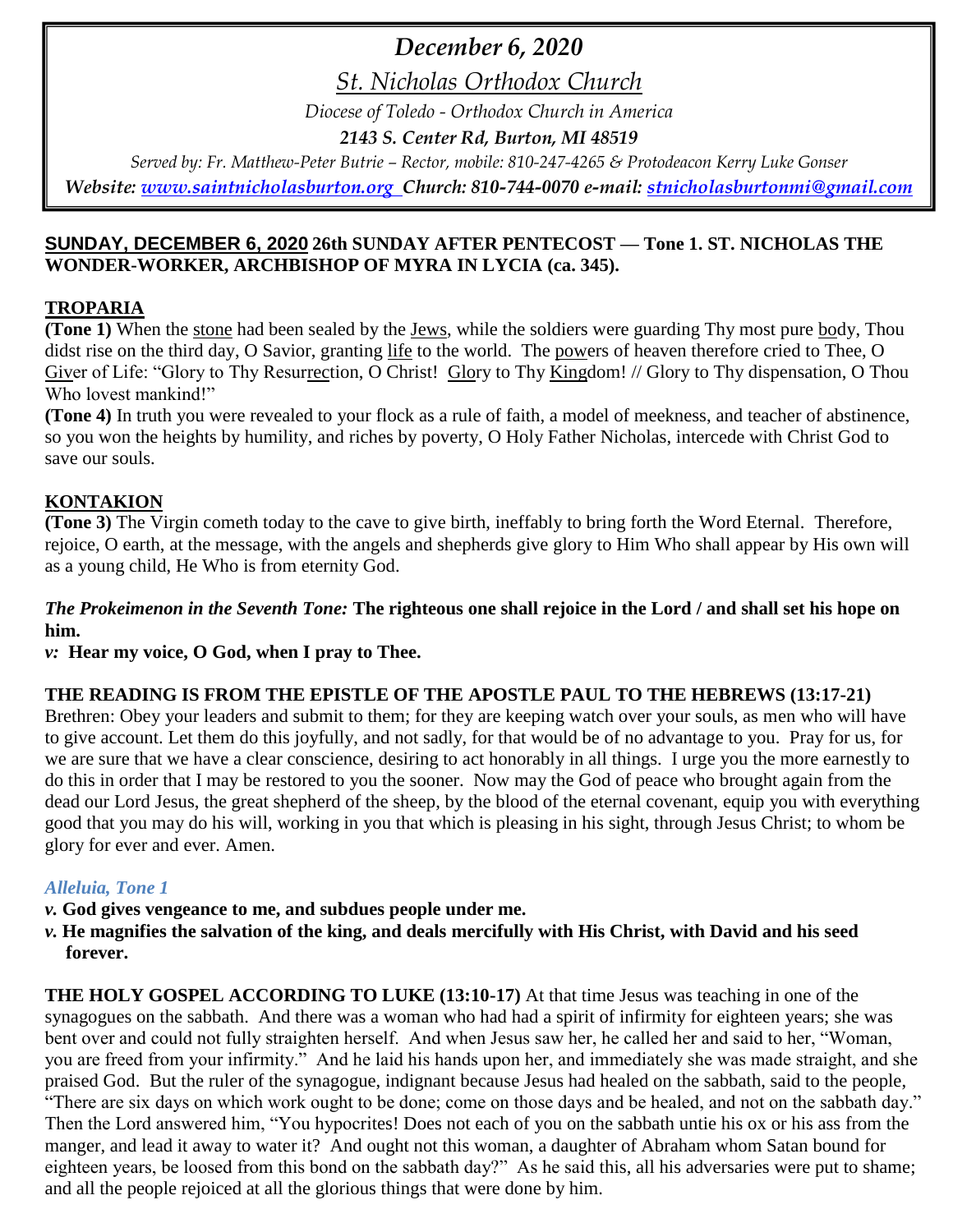**COMMUNION HYMN** Praise the Lord from the heavens! Praise Him in the highest! Alleluia, Alleluia, Alleluia!

### **The holy Gospel according to Luke 24:1-12 (4th Matins Gospel)**

Now on the first day of the week, very early in the morning, they, and certain other women with them, came to the tomb bringing the spices which they had prepared. But they found the stone rolled away from the tomb. Then they went in and did not find the body of the Lord Jesus. And it happened, as they were greatly perplexed about this, that behold, two men stood by them in shining garments. Then, as they were afraid and bowed their faces to the earth, they said to them, "Why do you seek the living among the dead? He is not here, but is risen! Remember how He spoke to you when He was still in Galilee, saying, 'The Son of Man must be delivered into the hands of sinful men, and be crucified, and the third day rise again.' And they remembered His words. Then they returned from the tomb and told all these things to the eleven and to all the rest. It was Mary Magdalene, Joanna, Mary the mother of James, and the other women with them, who told these things to the apostles. And their words seemed to them like idle tales, and they did not believe them. But Peter arose and ran to the tomb; and stooping down, he saw the linen cloths lying by themselves; and he departed, marveling to himself at what had happened.

**Our father among the saints, Nicholas, Archbishop of Myra in Lycia, the wonderworker (December 6).** Saint Nicholas, the Wonderworker, Archbishop of Myra in Lycia is famed as a great saint pleasing unto God. He was born in the city of Patara in the region of Lycia (on the south coast of the Asia Minor peninsula), and was the only son of pious parents Theophanes and Nonna, who had vowed to dedicate him to God.

As the fruit of the prayer of his childless parents, the infant Nicholas from the very day of his birth revealed to people the light of his future glory as a wonderworker. His mother, Nonna, after giving birth was immediately healed from illness. The newborn infant, while still in the baptismal font, stood on his feet three hours, without support from anyone, thereby honoring the Most Holy Trinity. Saint Nicholas from his infancy began a life of fasting, and on Wednesdays and Fridays he would not accept milk from his mother until after his parents had finished their evening prayers.

From his childhood Nicholas thrived on the study of Divine Scripture; by day he would not leave church, and by night he prayed and read books, making himself a worthy dwelling place for the Holy Spirit. Bishop Nicholas of Patara rejoiced at the spiritual success and deep piety of his nephew. He ordained him a reader, and then elevated Nicholas to the priesthood, making him his assistant and entrusting him to instruct the flock.

In serving the Lord the youth was fervent of spirit, and in his proficiency with questions of faith he was like an Elder, who aroused the wonder and deep respect of believers. Constantly at work and vivacious, in unceasing prayer, the priest Nicholas displayed great kind-heartedness towards the flock, and towards the afflicted who came to him for help, and he distributed all his inheritance to the poor.

There was a certain formerly rich inhabitant of Patara, whom Saint Nicholas saved from great sin. The man had three grown daughters, and in desperation he planned to sell their bodies so they would have money for food. The saint, learning of the man's poverty and of his wicked intention, secretly visited him one night and threw a sack of gold through the window. With the money the man arranged an honorable marriage for his daughter. Saint Nicholas also provided gold for the other daughters, thereby saving the family from falling into spiritual destruction. In bestowing charity, Saint Nicholas always strove to do this secretly and to conceal his good deeds.

The Bishop of Patara decided to go on pilgrimage to the holy places at Jerusalem, and entrusted the guidance of his flock to Saint Nicholas, who fulfilled this obedience carefully and with love. When the bishop returned, Nicholas asked his blessing for a pilgrimage to the Holy Land. Along the way the saint predicted a storm would arise and threaten the ship. Saint Nicholas saw the devil get on the ship, intending to sink it and kill all the passengers. At the entreaty of the despairing pilgrims, he calmed the waves of the sea by his prayers. Through his prayer a certain sailor of the ship, who had fallen from the mast and was mortally injured, was also restored to health.

When he reached the ancient city of Jerusalem and came to Golgotha, Saint Nicholas gave thanks to the Savior. He went to all the holy places, worshiping at each one. One night on Mount Sion, the closed doors of the church opened by themselves for the great pilgrim. Going round the holy places connected with the earthly service of the Son of God, Saint Nicholas decided to withdraw into the desert, but he was stopped by a divine voice urging him to return to his native country. He returned to Lycia, and yearning for a life of quietude, the saint entered into the brotherhood of a monastery named Holy Sion, which had been founded by his uncle. But the Lord again indicated another path for him, "Nicholas, this is not the vineyard where you shall bear fruit for Me. Return to the world, and glorify My Name there." So he left Patara and went to Myra in Lycia.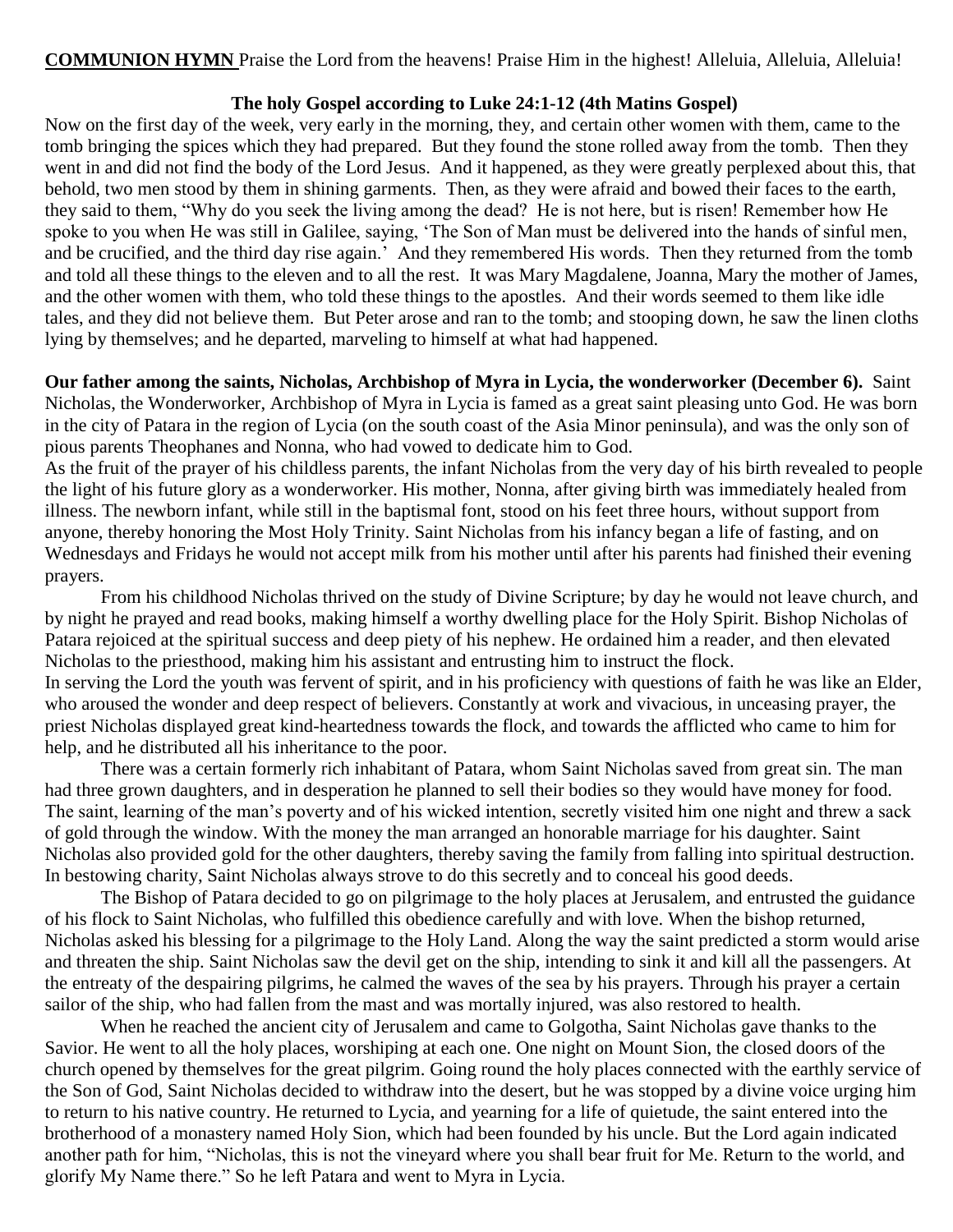Upon the death of Archbishop John, Nicholas was chosen as Bishop of Myra after one of the bishops of the Council said that a new archbishop should be revealed by God, not chosen by men. One of the elder bishops had a vision of a radiant Man, Who told him that the one who came to the church that night and was first to enter should be made archbishop. He would be named Nicholas. The bishop went to the church at night to await Nicholas. The saint, always the first to arrive at church, was stopped by the bishop. "What is your name, child?" he asked. God's chosen one replied, "My name is Nicholas, Master, and I am your servant."

his consecration as archbishop, Saint Nicholas remained a great ascetic, appearing to his flock as an image of gentleness, kindness and love for people. This was particularly precious for the Lycian Church during the persecution of Christians under the emperor Diocletian (284-305). Bishop Nicholas, locked up in prison together with other Christians for refusing to worship idols, sustained them and exhorted them to endure the fetters, punishment and torture. The Lord preserved him unharmed. Upon the accession of Saint Constantine (May 21) as emperor, Saint Nicholas was restored to his flock, which joyfully received their guide and intercessor.

Despite his great gentleness of spirit and purity of heart, Saint Nicholas was a zealous and ardent warrior of the Church of Christ. Fighting evil spirits, the saint made the rounds of the pagan temples and shrines in the city of Myra and its surroundings, shattering the idols and turning the temples to dust.

In the year 325 Saint Nicholas was a participant in the First Ecumenical Council. This Council proclaimed the Nicean Symbol of Faith, and he stood up against the heretic Arius with the likes of Saints Sylvester the Bishop of Rome (January 2), Alexander of Alexandria (May 29), Spyridon of Trimythontos (December 12) and other Fathers of the Council.

Saint Nicholas, fired with zeal for the Lord, assailed the heretic Arius with his words, and also struck him upon the face. For this reason, he was deprived of the emblems of his episcopal rank and placed under guard. But several of the holy Fathers had the same vision, seeing the Lord Himself and the Mother of God returning to him the Gospel and omophorion. The Fathers of the Council agreed that the audacity of the saint was pleasing to God, and restored the saint to the office of bishop.

Having returned to his own diocese, the saint brought it peace and blessings, sowing the word of Truth, uprooting heresy, nourishing his flock with sound doctrine, and also providing food for their bodies.

Even during his life the saint worked many miracles. One of the greatest was the deliverance from death of three men unjustly condemned by the Governor, who had been bribed. The saint boldly went up to the executioner and took his sword, already suspended over the heads of the condemned. The Governor, denounced by Saint Nicholas for his wrong doing, repented and begged for forgiveness.

Witnessing this remarkable event were three military officers, who were sent to Phrygia by the emperor Constantine to put down a rebellion. They did not suspect that soon they would also be compelled to seek the intercession of Saint Nicholas. Evil men slandered them before the emperor, and the officers were sentenced to death. Appearing to Saint Constantine in a dream, Saint Nicholas called on him to overturn the unjust sentence of the military officers.

He worked many other miracles, and struggled many long years at his labor. Through the prayers of the saint, the city of Myra was rescued from a terrible famine. He appeared to a certain Italian merchant and left him three gold pieces as a pledge of payment. He requested him to sail to Myra and deliver grain there. More than once, the saint saved those drowning in the sea, and provided release from captivity and imprisonment.

Having reached old age, Saint Nicholas peacefully fell asleep in the Lord. His venerable relics were preserved incorrupt in the local cathedral church and flowed with curative myrrh, from which many received healing. In the year 1087, his relics were transferred to the Italian city of Bari, where they rest even now (See May 9).

The name of the great saint of God, the hierarch and wonderworker Nicholas, a speedy helper and suppliant for all hastening to him, is famed in every corner of the earth, in many lands and among many peoples. from [oca.org](https://www.oca.org/saints/lives/2020/12/06/103484-saint-nicholas-the-wonderworker-archbishop-of-myra-in-lycia)

The troparion for holy hierarchs, "In truth you were revealed to your flock ..." was written originally for Saint Nicholas. He is the patron of all travellers, and of sea-farers in particular; he is one of the best known and best loved Saints of all time.. from [goarch.org](https://www.goarch.org/chapel/saints?contentid=325)

December 6, 2020

ခရွို့က ခရွိက သန္တို့က ခရွိက သန္တို့က ခရွိက ခရွိက ခရွိက ခရွိက သန္တို့က သန္တို့က ခရွိက ခရွိက ခရွိက

**CANDLE INTENTIONS FOR THE HEALTH AND BLESSINGS OF**  Health & God's blessings for our St. Nicholas parish family Nancy Krigner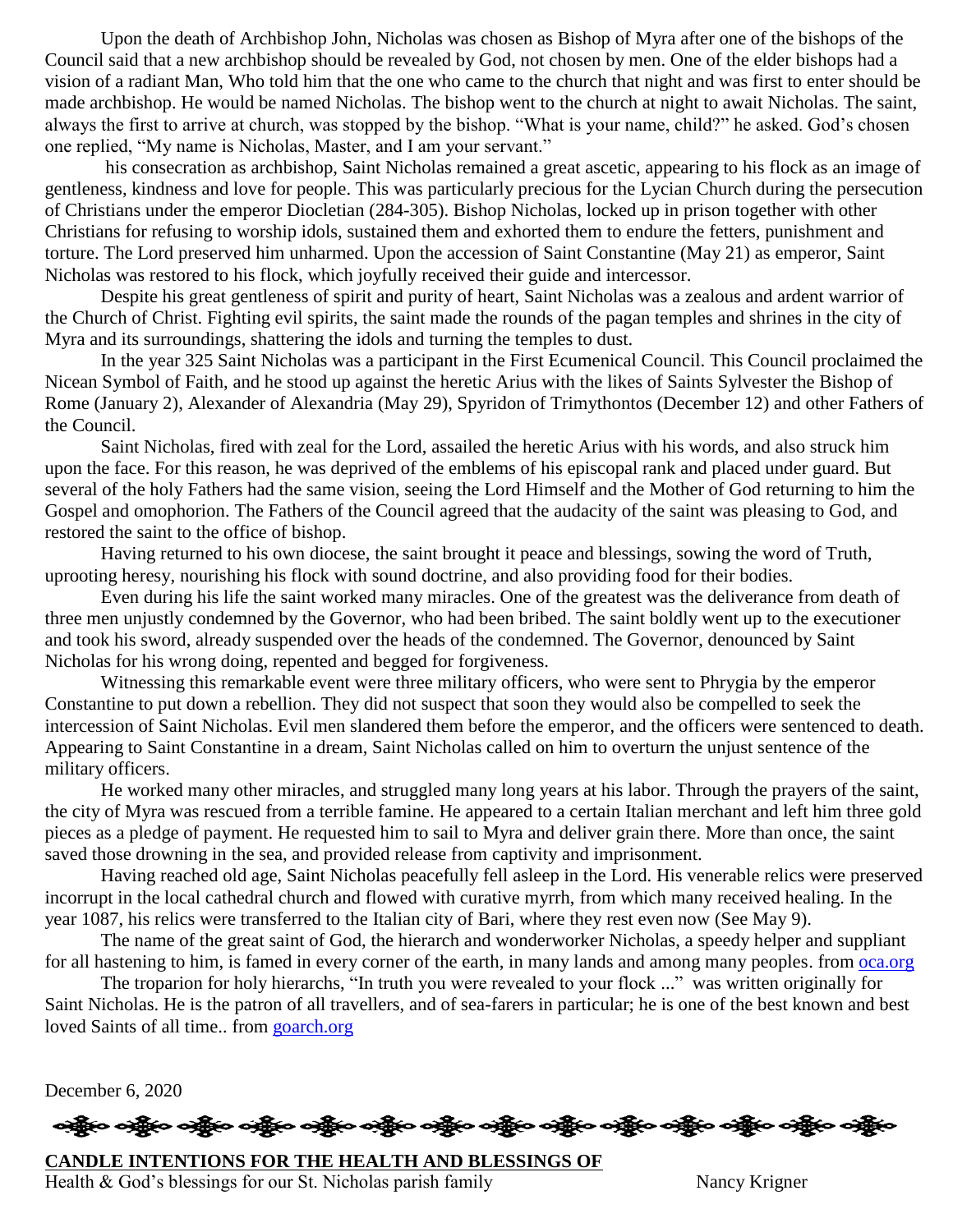For good health to all our grandkids & their parents Baba & Dedo

Health  $\&$  blessings for my family  $\&$  myself Bosa Kantar

Fr. Tom, Fr. Don, Fr. Paul, Fr. Anthony, Fr. Robert, Aaron, Milica, Calvin, Larry, Angelo, Joan, Peggy, Bob, Angelo, Christine, Dorothy, Irene, Allen, Deborah, Luba, Kosta, Stojan, Mira, Bosa, Christopher, Allison, Jeanette, Kathryn, Taras Joseph, Ted, Marlene, Gladys, all the parishioners of St. Nicholas, my family & friends. Joe Tome

Special Intention Joe Tome

**CANDLE INTENTIONS FOR BLESSED REPOSE**

Blessed Repose to our grandsons Andrew & Matthew Baba & Dedo



**Welcome to everyone joining us via our YouTube channel:** *[St Nicholas Orthodox Church Burton.](https://www.youtube.com/channel/UC59tV-Re443z-GCoETAUvfA)* If at the time of the divine services you cannot access the livestream, please check out [St. Mary Magdalene Church](https://www.youtube.com/channel/UClHAqZrWkXdYELujbbIslHg) or [St George](https://www.youtube.com/channel/UCpLWfxMIJK4uQOV41ekE6Wg/videos?view=2&flow=grid)  [Church](https://www.youtube.com/channel/UCpLWfxMIJK4uQOV41ekE6Wg/videos?view=2&flow=grid) or [Assumption Church](https://www.facebook.com/AssumptionGrandBlanc/) for their livestreams.

**ST NICHOLAS LIVE STREAM FESTIVAL** by St. Tikhon's Seminary today from 7 to 9 pm on [YouTube.stots.edu](http://youtube.stots.edu/) and [www.facebook.com/sainttikhons](http://www.facebook.com/sainttikhons) This is an online gala of music and talent, celebrating St Nicholas and the Christmas season--supporting the spiritual formation and theological education of the next generation of Orthodox clergy and lay leaders.

**CHRISTMAS FLOWERS** can be sponsored in honor of the living or as a memorial for the deceased. Please call or email the office by December  $11<sup>th</sup>$ . The sponsors will be listed in the newsletter.

**OFFERING ENVELOPES** can be picked up at the candle stand. If there are boxes for family members who have not been attending whom you will be seeing this month, please deliver them to help save on postage costs.

2021 CALENDARS are available at the candle stand.

**PLEDGE CARDS** Please send in your pledge card if you haven't already done so.

## **MAKE YOUR FAITHFUL GIVING EASY AND CONVENIENT WITH GIVELIFY**

Go to the [website](http://www.saintnicholasburton.org/) and on the home page click on the box **[Give now with Givelify](https://www.givelify.com/givenow/1.0/Mzc5MTg=/selection)** which will walk you through the donation process; this is a secure site. (2.9% + \$0.30 of your donation goes to Givelify as a fee). **If you do not wish to donate online, you may write a check to St. Nicholas Orthodox Church and send it to the parish address: 2143 S Center Rd, Burton, MI 48519.**

**CANDLE INTENTION REQUESTS** can be emailed to the office at [stnicholasburtonmi@gmail.com](mailto:stnicholasburtonmi@gmail.com) or called in.

## **Weekly schedule:**

## **Tuesday, Dec 8** 6:30 pm Parish council meeting via teleconference **7 pm [OCA online church school](https://www.oca.org/ocs)**  $W_{\text{R}}$

| Wednesdav, Dec 9  |                                                  |  |
|-------------------|--------------------------------------------------|--|
| $9:30 \text{ am}$ | Divine Liturgy– streaming on our YouTube channel |  |
|                   | No Adult Ed                                      |  |
| $6:30 \text{ pm}$ | "Early Roots" Lecture @ St. Mary via Zoom        |  |
|                   |                                                  |  |

## **Thursday, Dec 10** Fr Matthew in Toledo